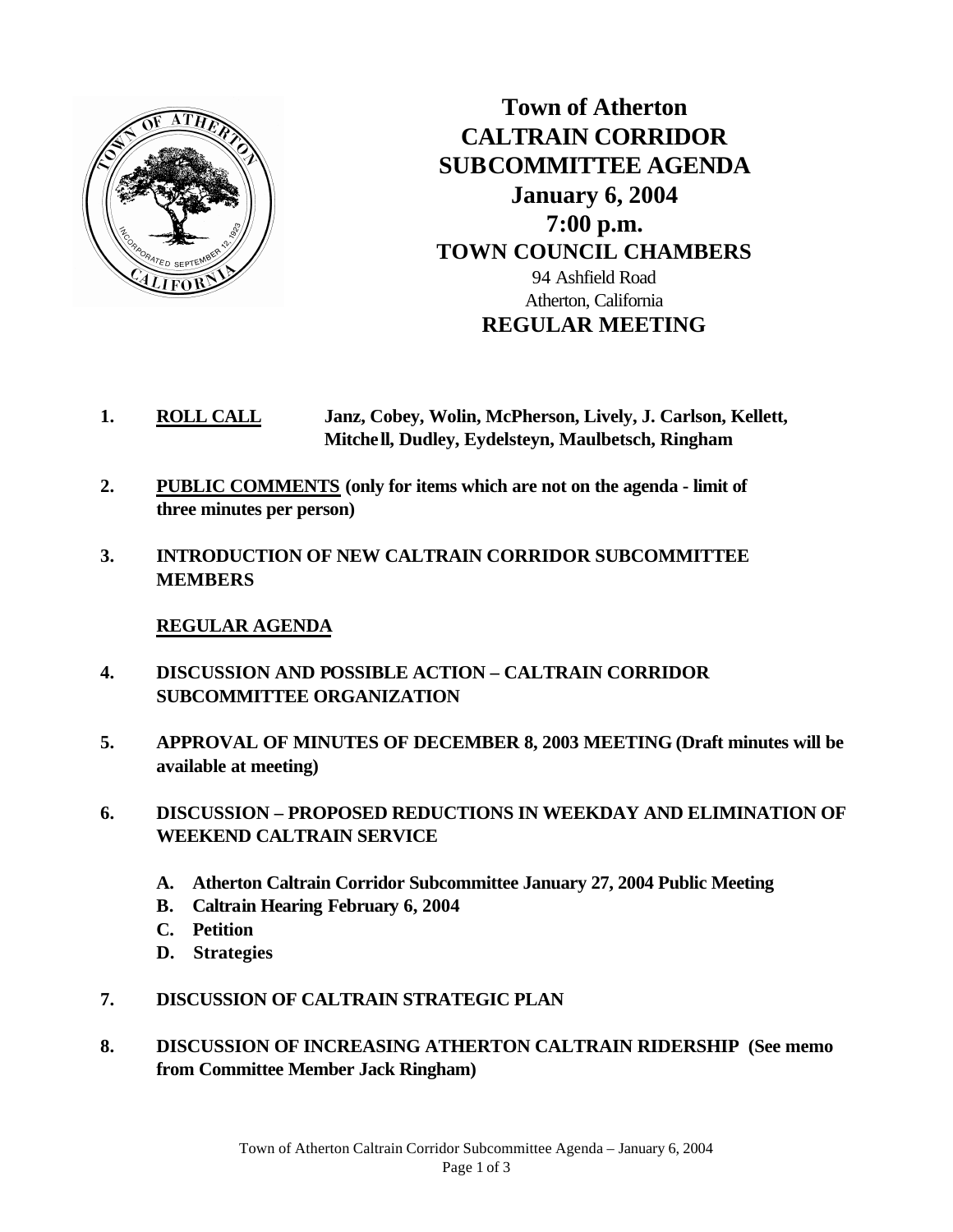## **9. DISCUSSION OF HIGH SPEED RAIL / GRADE SEPARATIONS**

## **10. ADJOURN**